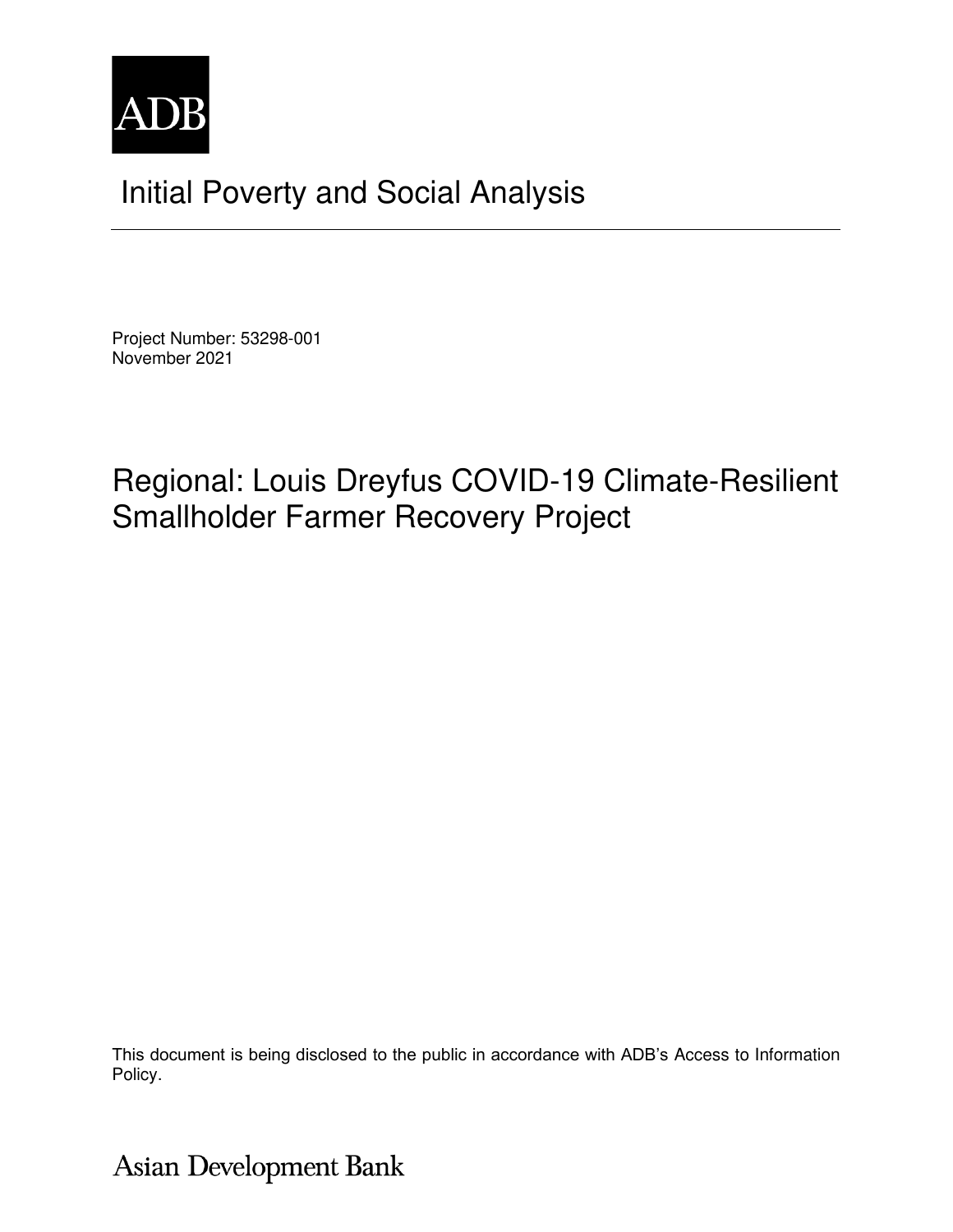#### **ABBREVIATIONS**

| ADB         | $\overline{\phantom{0}}$ | Asian Development Bank                     |
|-------------|--------------------------|--------------------------------------------|
| <b>ESMS</b> | $\overline{\phantom{0}}$ | environmental and social management system |

#### **NOTE**

(i) In this report, "\$" refers to United States dollars.

In preparing any country program or strategy, financing any project, or by making any designation of or reference to a particular territory or geographic area in this document, the Asian Development Bank does not intend to make any judgments as to the legal or other status of any territory or area.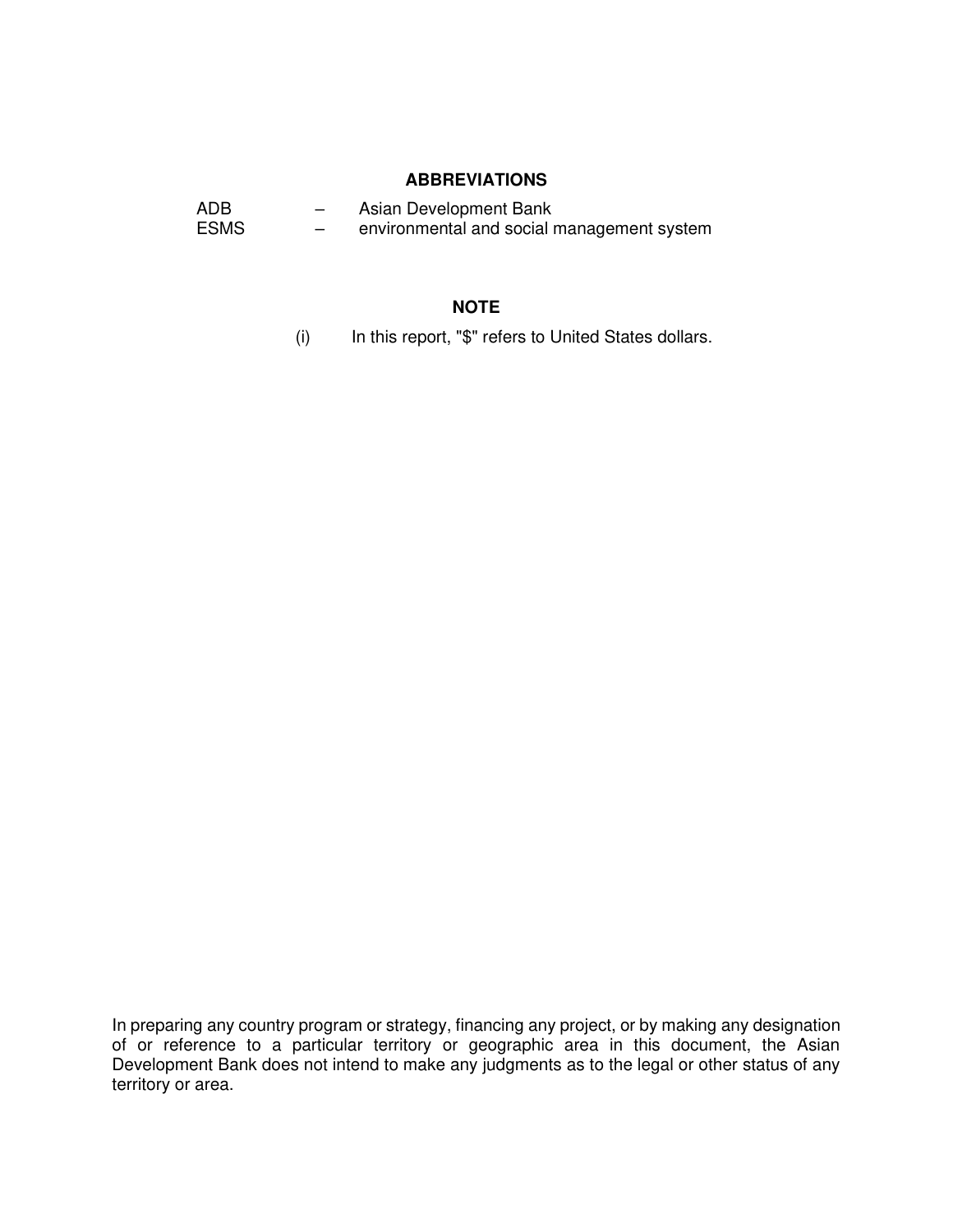### **INITIAL POVERTY AND SOCIAL ANALYSIS**

| Country:                                                                                                                                                                                                                                                                                                                                                                                                                                                                                                                                                                                                                                                                                                                                                                                                                                                                                                                                                                                                                                                                                                                                                                                                                                                        | Regional<br>(IND, INO, PAK, THA, VIE)      | Project Title:          | Louis Dreyfus COVID-19 Climate-Resilient<br>Smallholder Farmer Recovery Project |  |  |
|-----------------------------------------------------------------------------------------------------------------------------------------------------------------------------------------------------------------------------------------------------------------------------------------------------------------------------------------------------------------------------------------------------------------------------------------------------------------------------------------------------------------------------------------------------------------------------------------------------------------------------------------------------------------------------------------------------------------------------------------------------------------------------------------------------------------------------------------------------------------------------------------------------------------------------------------------------------------------------------------------------------------------------------------------------------------------------------------------------------------------------------------------------------------------------------------------------------------------------------------------------------------|--------------------------------------------|-------------------------|---------------------------------------------------------------------------------|--|--|
| Lending/Financing<br>Modality:                                                                                                                                                                                                                                                                                                                                                                                                                                                                                                                                                                                                                                                                                                                                                                                                                                                                                                                                                                                                                                                                                                                                                                                                                                  | General Corporate Finance                  | Department/<br>Division | Private Sector Operations Department /<br>Office of the Director General        |  |  |
|                                                                                                                                                                                                                                                                                                                                                                                                                                                                                                                                                                                                                                                                                                                                                                                                                                                                                                                                                                                                                                                                                                                                                                                                                                                                 | POVERTY IMPACT AND SOCIAL DIMENSIONS<br>L. |                         |                                                                                 |  |  |
| A. Links to the National Poverty Reduction Strategy and Country Partnership Strategy                                                                                                                                                                                                                                                                                                                                                                                                                                                                                                                                                                                                                                                                                                                                                                                                                                                                                                                                                                                                                                                                                                                                                                            |                                            |                         |                                                                                 |  |  |
| The proposed loan of up to \$100 million to Louis Dreyfus Company B.V. (LDC) will finance its working capital needs<br>for the sustainable procurement of coffee, cotton, and rice from smallholder farmers affected by the coronavirus disease<br>(COVID-19) pandemic in five project countries (India, Indonesia, Pakistan, Thailand, and Viet Nam). The transaction is<br>in line with ADB's Strategy 2030 of increasing its financing for agribusiness and promoting gender equality in at least<br>75% of the number of ADB's committed operations by 2030. The transaction is also aligned with the operational plan<br>for Private Sector Operations, 2019-2024, which calls for working with tier-1 agribusiness companies because of their<br>potential to have far-reaching impact. The project is consistent with ADB's country partnership strategies for the five<br>project countries mentioned above which include the promotion, and support, of private sector investments, including<br>agribusiness, to support economic recovery and growth.                                                                                                                                                                                                |                                            |                         |                                                                                 |  |  |
| <b>B.</b> Poverty Targeting                                                                                                                                                                                                                                                                                                                                                                                                                                                                                                                                                                                                                                                                                                                                                                                                                                                                                                                                                                                                                                                                                                                                                                                                                                     |                                            |                         |                                                                                 |  |  |
| ⊠General Intervention Individual or Household (TI-H) I Geographic (TI-G) I Non-Income MDGs (TI-M1, M2, etc.)<br>LDC's continuous purchase for its coffee, cotton and rice inventory will indirectly contribute to sustaining the livelihoods<br>of around 50,000 coffee, cotton and rice farmers in India, Indonesia, Pakistan, Thailand, and Viet Nam, who are<br>experiencing the adverse economic impacts brought about by the COVID-19 pandemic.                                                                                                                                                                                                                                                                                                                                                                                                                                                                                                                                                                                                                                                                                                                                                                                                            |                                            |                         |                                                                                 |  |  |
| C. Poverty and Social Analysis                                                                                                                                                                                                                                                                                                                                                                                                                                                                                                                                                                                                                                                                                                                                                                                                                                                                                                                                                                                                                                                                                                                                                                                                                                  |                                            |                         |                                                                                 |  |  |
| Key issues and potential beneficiaries. The COVID-19 pandemic has significantly impacted the economy,<br>1<br>including sharp declines in domestic consumption resulting to supply-side disruptions to production and trade, and<br>decreases in business sales. <sup>a</sup> Financing LDC's working capital needs will support LDC to continuously purchase coffee,<br>cotton, and rice in India, coffee in Indonesia, cotton and rice in Pakistan, rice in Thailand, and coffee and rice in Viet<br>Nam, and will indirectly contribute to the livelihood of more or less 50,000 smallholder farmers affected by the COVID-<br>19 pandemic. The direct beneficiaries of the project include LDC, its various workers across the five countries, and the<br>aggregators who supply coffee, cotton, and rice to LDC. The aggregators pool the commodities from several sources,<br>including smallholder farmers who indirectly benefit from this project.                                                                                                                                                                                                                                                                                                     |                                            |                         |                                                                                 |  |  |
| Impact channels and expected systemic changes. ADB financing will support LDC in continuously procuring<br>2.<br>the crucial commodities from their aggregators, who will then be able to continue purchasing the commodities from<br>their suppliers including smallholder farmers. Thus, the project will be able to indirectly contribute to sustaining the<br>livelihoods of the coffee, cotton, and rice farmers in the five project countries who are experiencing the severe impacts<br>of the COVID-19 pandemic to their livelihoods.                                                                                                                                                                                                                                                                                                                                                                                                                                                                                                                                                                                                                                                                                                                   |                                            |                         |                                                                                 |  |  |
| Focus of (and resources allocated in) the transaction TA or due diligence. Identify the poverty and social<br>З.<br>issues that need to be carefully reviewed during the project design, and the potential components and measures that<br>should be considered. Environmental and social documents prepared by the client will be reviewed by the ADB E&S<br>team. ADB due diligence will focus on LDC's compliance with national laws and identification of gaps with the ADB<br>SPS requirements, and its systems and processes in managing social risks and/or impacts of its operations. LDC's<br>labor policies and practices, compliance with national labor laws, and gender responsiveness will be assessed and<br>validated.                                                                                                                                                                                                                                                                                                                                                                                                                                                                                                                          |                                            |                         |                                                                                 |  |  |
| Н.<br><b>GENDER AND DEVELOPMENT</b>                                                                                                                                                                                                                                                                                                                                                                                                                                                                                                                                                                                                                                                                                                                                                                                                                                                                                                                                                                                                                                                                                                                                                                                                                             |                                            |                         |                                                                                 |  |  |
| What are the key gender issues in the sector and/or subsector that are likely to be relevant to this project or<br>1.<br>program? Women make vital contributions to agriculture across Asia and the Pacific, comprising between 40 and 50%<br>of the agriculture labor force in East and Southeast Asia and 30% in South Asia. <sup>b</sup> Still, women have fewer assets (land,<br>livestock, human capital), and less access to inputs (seeds, fertilizer, labor, finance) and services (training), despite<br>their significant involvement in farming. If women farmers simply had the same access as men to productive resources<br>their agricultural yields would increase by 20% to 30% reducing the number of undernourished people in the world by<br>100 to 150 million. <sup>c</sup> Emerging evidence on the impacts of COVID-19 shows that women disproportionately bear the<br>resulting socio-economic hardships. <sup>d</sup> COVID-19 has further exacerbated the constraints that women face, risking<br>widening the gender gap in investments, productivity, and incomes. COVID-19 also resulted in increased unpaid<br>domestic and care work for women, which in normal times already averages three times as much as men. <sup>e</sup> |                                            |                         |                                                                                 |  |  |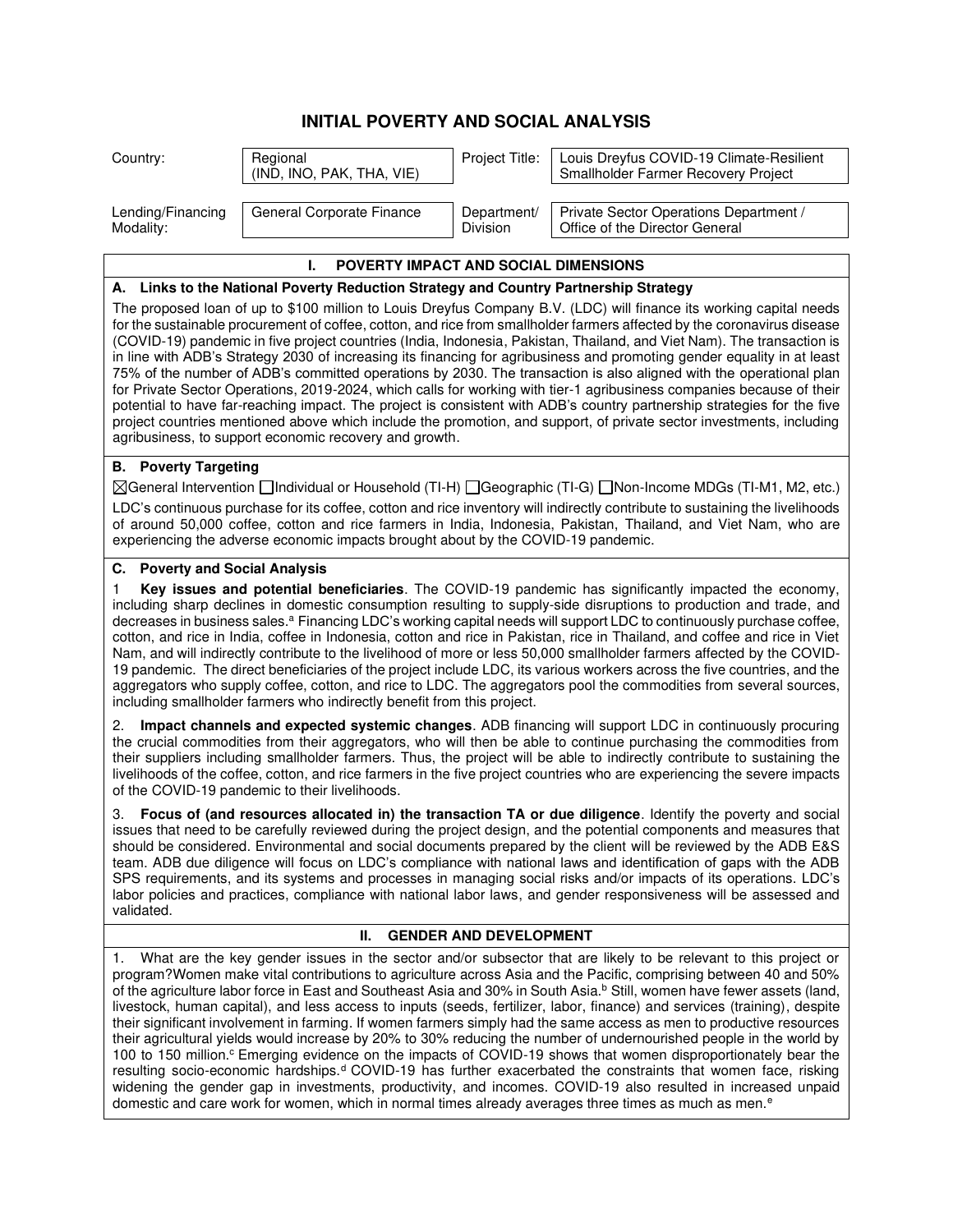| 2.<br>Does the proposed project or program have the potential to contribute to the promotion of gender equity and/or<br>empowerment of women by providing women access to and use of opportunities, services, resources, assets, and<br>participation in decision-making?<br>$\boxtimes$ Yes<br>No<br>$\perp$                                                                                                                                                                                                                                                                                                                                                                                         |  |  |  |  |  |
|-------------------------------------------------------------------------------------------------------------------------------------------------------------------------------------------------------------------------------------------------------------------------------------------------------------------------------------------------------------------------------------------------------------------------------------------------------------------------------------------------------------------------------------------------------------------------------------------------------------------------------------------------------------------------------------------------------|--|--|--|--|--|
| Could the proposed project have an adverse impact on women and/or girls or widen gender inequality?<br>З.                                                                                                                                                                                                                                                                                                                                                                                                                                                                                                                                                                                             |  |  |  |  |  |
| Yes<br>$\bowtie$ No                                                                                                                                                                                                                                                                                                                                                                                                                                                                                                                                                                                                                                                                                   |  |  |  |  |  |
| Indicate the intended gender mainstreaming category:<br>4.                                                                                                                                                                                                                                                                                                                                                                                                                                                                                                                                                                                                                                            |  |  |  |  |  |
| GEN (gender equity)<br>$\boxtimes$ EGM (effective gender mainstreaming)                                                                                                                                                                                                                                                                                                                                                                                                                                                                                                                                                                                                                               |  |  |  |  |  |
| SGE (some gender elements)<br>NGE (no gender elements)                                                                                                                                                                                                                                                                                                                                                                                                                                                                                                                                                                                                                                                |  |  |  |  |  |
| III. PARTICIPATION AND EMPOWERING THE POOR                                                                                                                                                                                                                                                                                                                                                                                                                                                                                                                                                                                                                                                            |  |  |  |  |  |
| 1. Who are the main stakeholders of the project, including beneficiaries and affected people? Explain how they will<br>each participate in the project's design. The main stakeholders of LDC are its employees and the aggregators. The<br>aggregators can be an individual, a cooperative or a company. The project will provide funding support to enable LDC<br>to continuously purchase coffee, cotton, and rice from smallholder farmers from the five project countries through its<br>aggregators. This transaction also targets increasing the current number of smallholder farmers.                                                                                                        |  |  |  |  |  |
| Who are the key, active, and relevant CSOs in the project area? LDC currently has cooperatives as aggregators.<br>2.<br>Similar with the other aggregators, these cooperatives pool the crops from the farmers then deliver the products they've<br>gathered to LDC.                                                                                                                                                                                                                                                                                                                                                                                                                                  |  |  |  |  |  |
| Are there issues during project design for which participation of the poor and vulnerable is important?<br>З.                                                                                                                                                                                                                                                                                                                                                                                                                                                                                                                                                                                         |  |  |  |  |  |
| $\Box$ Yes<br>If yes, what are these issues?<br>⊠ No                                                                                                                                                                                                                                                                                                                                                                                                                                                                                                                                                                                                                                                  |  |  |  |  |  |
| How will the project ensure the participation of beneficiaries and affected people, particularly the poor and<br>4.<br>vulnerable and/or CSOs, during project design to address these issues?                                                                                                                                                                                                                                                                                                                                                                                                                                                                                                         |  |  |  |  |  |
| LDC currently has cooperatives as aggregators. Similar with the other aggregators, these cooperatives gather the crops<br>from the farmers then deliver these products to LDC. Cooperatives are known to be people-centered and are usually<br>controlled and run by its members, thus fair and just pricing for the products of the farmers, wherein some of these<br>farmers may also be their members, may be ensured. LDC uses non-governmental organization (NGO) information<br>portals to identify potential issues in their supply chains. LDC also regularly interacts with NGOs to obtain their inputs<br>on possible non-compliances with LDC's sustainability commitments and principles. |  |  |  |  |  |
| What level of CSO participation is planned during the project design?<br>5.                                                                                                                                                                                                                                                                                                                                                                                                                                                                                                                                                                                                                           |  |  |  |  |  |
| _M_ Information generation and sharing _L_ Consultation ___ Collaboration<br>Partnership                                                                                                                                                                                                                                                                                                                                                                                                                                                                                                                                                                                                              |  |  |  |  |  |
| IV. SOCIAL SAFEGUARDS                                                                                                                                                                                                                                                                                                                                                                                                                                                                                                                                                                                                                                                                                 |  |  |  |  |  |
| A. Involuntary Resettlement Category<br>$\Box$ A<br>Пв<br>$\boxtimes$ C<br>∏ FI                                                                                                                                                                                                                                                                                                                                                                                                                                                                                                                                                                                                                       |  |  |  |  |  |
| Does the project have the potential to involve involuntary land acquisition resulting in physical and economic<br>1.<br>displacement? $\Box$ Yes $\Box$ No                                                                                                                                                                                                                                                                                                                                                                                                                                                                                                                                            |  |  |  |  |  |
| LDC's preferred mode of land acquisition is through lease. The lands where LDC's current physical assets (coffee<br>processing mills and storage facilities) which were all built and owned by LDC, are all under lease. LDC also does not<br>own any farmland where the crops are planted. LDC has an environmental and social management framework in place<br>that can adequately identify and manage land-related impacts of its operations. ADB funding will not be used for<br>activities classified as Category A or B for involuntary resettlement therefore is not envisaged to result in any involuntary<br>resettlement impacts.                                                           |  |  |  |  |  |
| What action plan is required to address involuntary resettlement as part of the transaction TA or due diligence<br>2.<br>process?                                                                                                                                                                                                                                                                                                                                                                                                                                                                                                                                                                     |  |  |  |  |  |
| Resettlement plan<br>Resettlement framework<br>Social impact matrix                                                                                                                                                                                                                                                                                                                                                                                                                                                                                                                                                                                                                                   |  |  |  |  |  |
| $\boxtimes$ None<br>Environmental and social management system arrangement                                                                                                                                                                                                                                                                                                                                                                                                                                                                                                                                                                                                                            |  |  |  |  |  |
| $\Box$ FI<br>$\Box$ A<br>$\Box$ B<br>$\boxtimes$ C<br><b>B.</b> Indigenous Peoples Category                                                                                                                                                                                                                                                                                                                                                                                                                                                                                                                                                                                                           |  |  |  |  |  |
| Does the proposed project have the potential to directly or indirectly affect the dignity, human rights, livelihood<br>1.<br>systems, or culture of indigenous peoples? $\Box$ Yes $\boxtimes$ No                                                                                                                                                                                                                                                                                                                                                                                                                                                                                                     |  |  |  |  |  |
| Does it affect the territories or natural and cultural resources indigenous peoples own, use, occupy, or claim, as<br>2.<br>their ancestral domain?<br>$\Box$ Yes<br>$\boxtimes$ No                                                                                                                                                                                                                                                                                                                                                                                                                                                                                                                   |  |  |  |  |  |